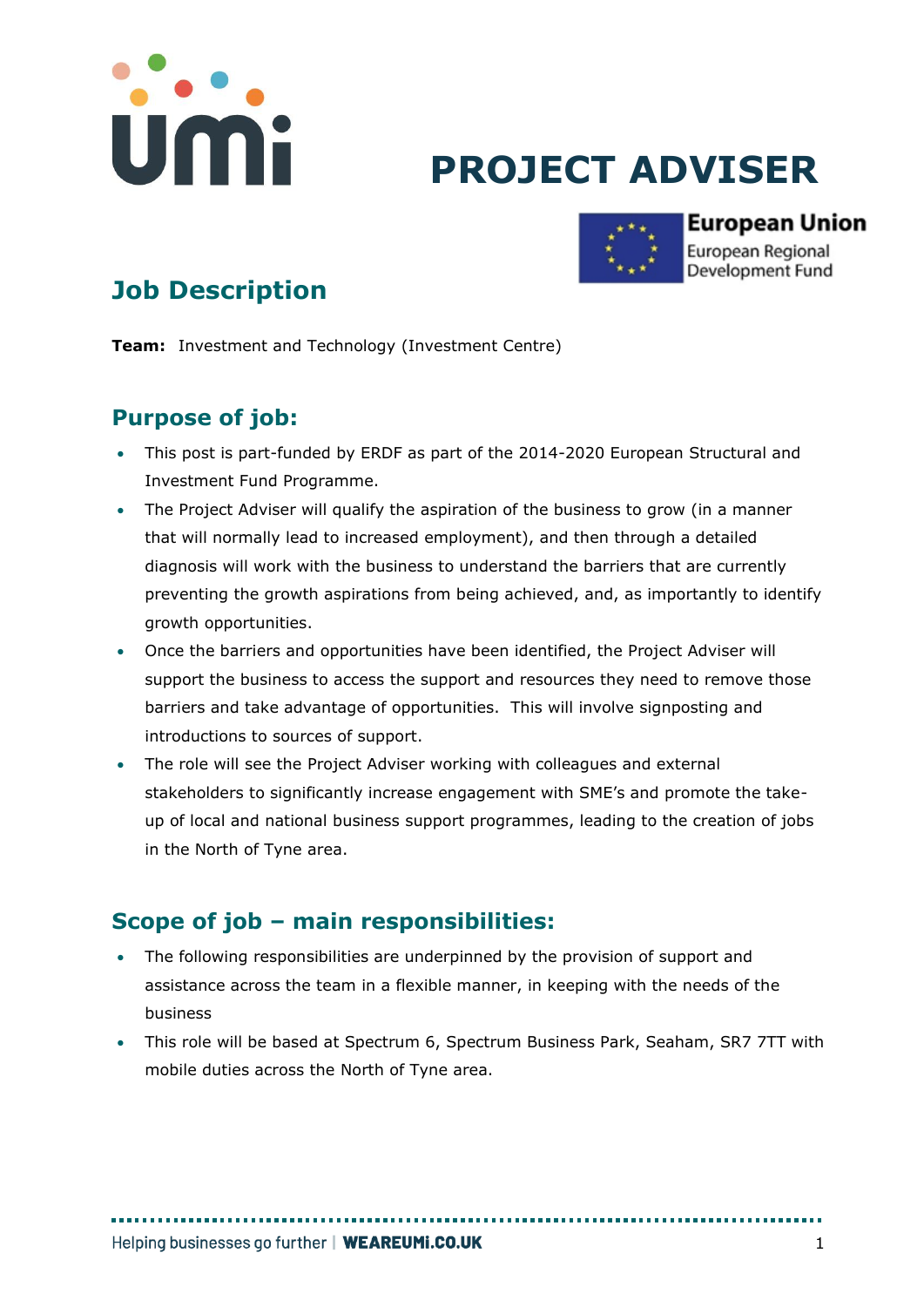## **Customer engagement**

- Actively engage with businesses, partners and intermediaries across the North of Tyne. Identify a portfolio of companies to work with, which will include visits, identification of projects, interventions and follow up.
- Have credibility within the business community at large, and with the businesses they work with, to enhance trust and develop positive working relationships that lead to tangible business growth.
- Engage with the company management teams agreeing bespoke development plans to support their growth activities.
- Maintain complete and accurate records of company engagements, referrals and outcomes achieved.
- Prioritise activity in relation to individual work planning, the requirements of the portfolio of companies and the activities of the team.
- Ensure appropriate sharing of information about companies with colleagues and partners.
- Reporting on progress as appropriate including assisting with the preparation of claims to public sector funding bodies. Develop and promote relationships with external partner organisations such as the North of Tyne Combined Authority, Local Authorities in the North of Tyne area, North East Growth Hub, The North East Fund, NECC, Universities, Centres of Excellence and other delivery organisations.
- Take company referrals from and refer to partner organisations, ensuring effective follow-up of all actions.
- Lead or assist as appropriate the organisation of events and other profile-raising activities.
- Work proactively to engage ERDF eligible customers in the service, to overcome strategic and operational challenges facing the business' growth plans.
- Establish professional and valued relationships with customers through regular close contact account management which will include regular face to face meetings, telephone and email communication.
- Ensure actions resulting from visits are documented and shared with customers.
- Monitor the delivery and impact of the assistance with the customer and identify further assistance as appropriate.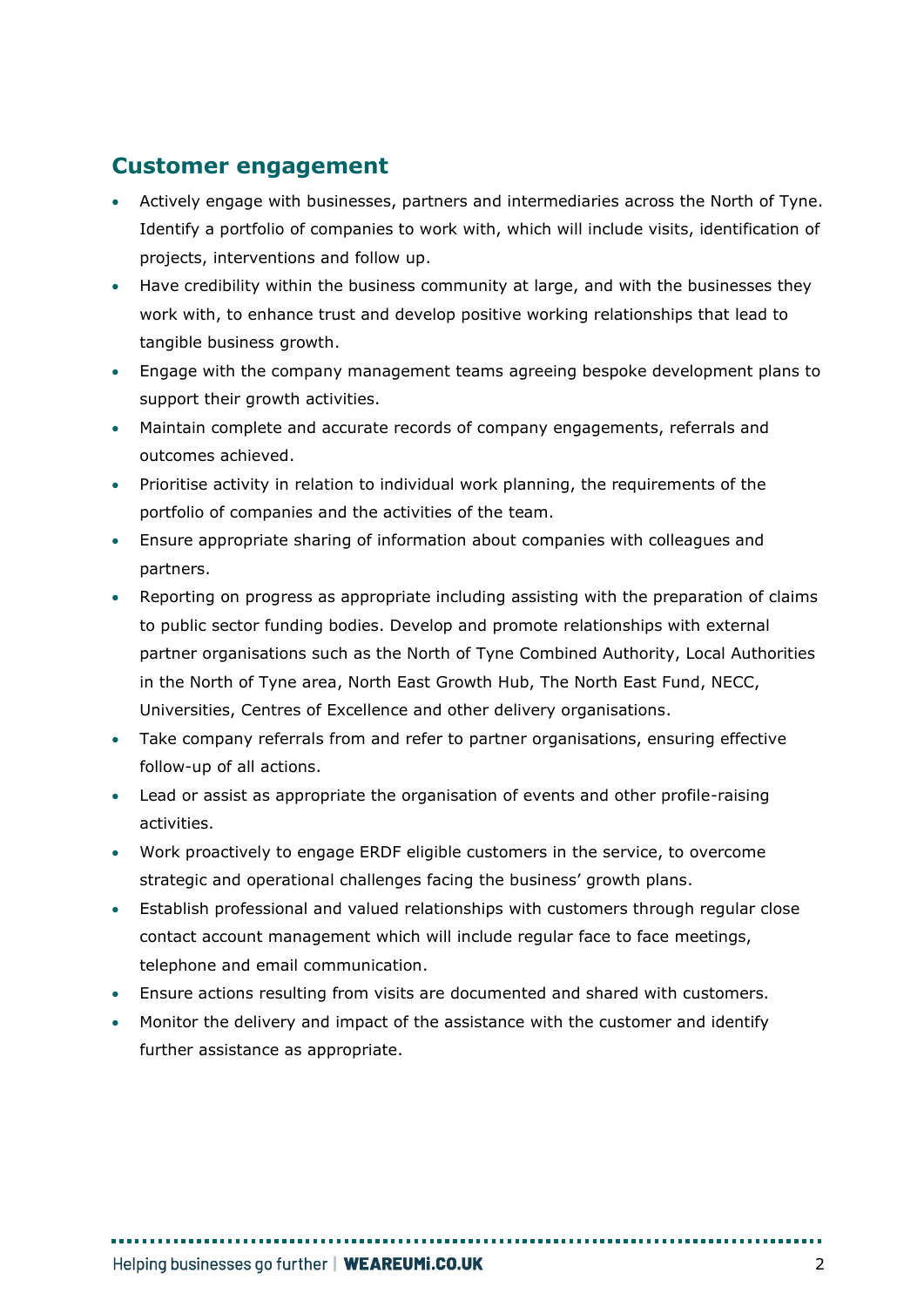## **Establishing business needs**

- Undertake a detailed diagnostic that qualifies barriers to growth and identifies growth opportunities. Valid reasons must be recorded where physical meetings are replaced with telephone or virtual/electronic meetings, e.g. Skype.
- Analyse information provided by the customer to put in place a growth road map for each customer that will help the business to recognise what support they need to activate growth as quickly as possible, and in line with the aspirations of the business interpret the needs of the business.
- Incorporate the customer requirements and priorities into an action plan.
- Update the CRM with required data/information and ensure the customer story is clear, with all documents attached in accordance with team protocol.

## **Facilitate solutions**

- Evaluate options available which will assist in bringing about positive change to the customer's business.
- Provide advice on an appropriate range of solutions, including the North of Tyne Growth Fund grants, coaching the customer to ensure the most fit for purpose solution is identified.
- Provide advice and impartially broker in the appropriate business solution(s) to customers where appropriate.
- Identify which solutions have the potential to be supported through the ERDF project.
- Ensure up to date understanding of other regional and national funding and support solutions available, especially those that ate funded by ERDF.
- Network local businesses to encourage and enable peer support.
- Ensure the customers understand the importance of reporting impacts resulting from the support received and support the subsequent collection and recording of impacts.

#### **Service excellence**

- Support and engage in all organisational standards ensuring delivery of service excellence.
- Ensure compliance with all ERDF and North of Tyne Combined Authority contractual requirements.
- Manage workflow effectively, responding to customer demand as appropriate and without compromising UMi's reputation.
- Maintain own programme of continuing personal development relating to own activities and the activities of the Team as a whole.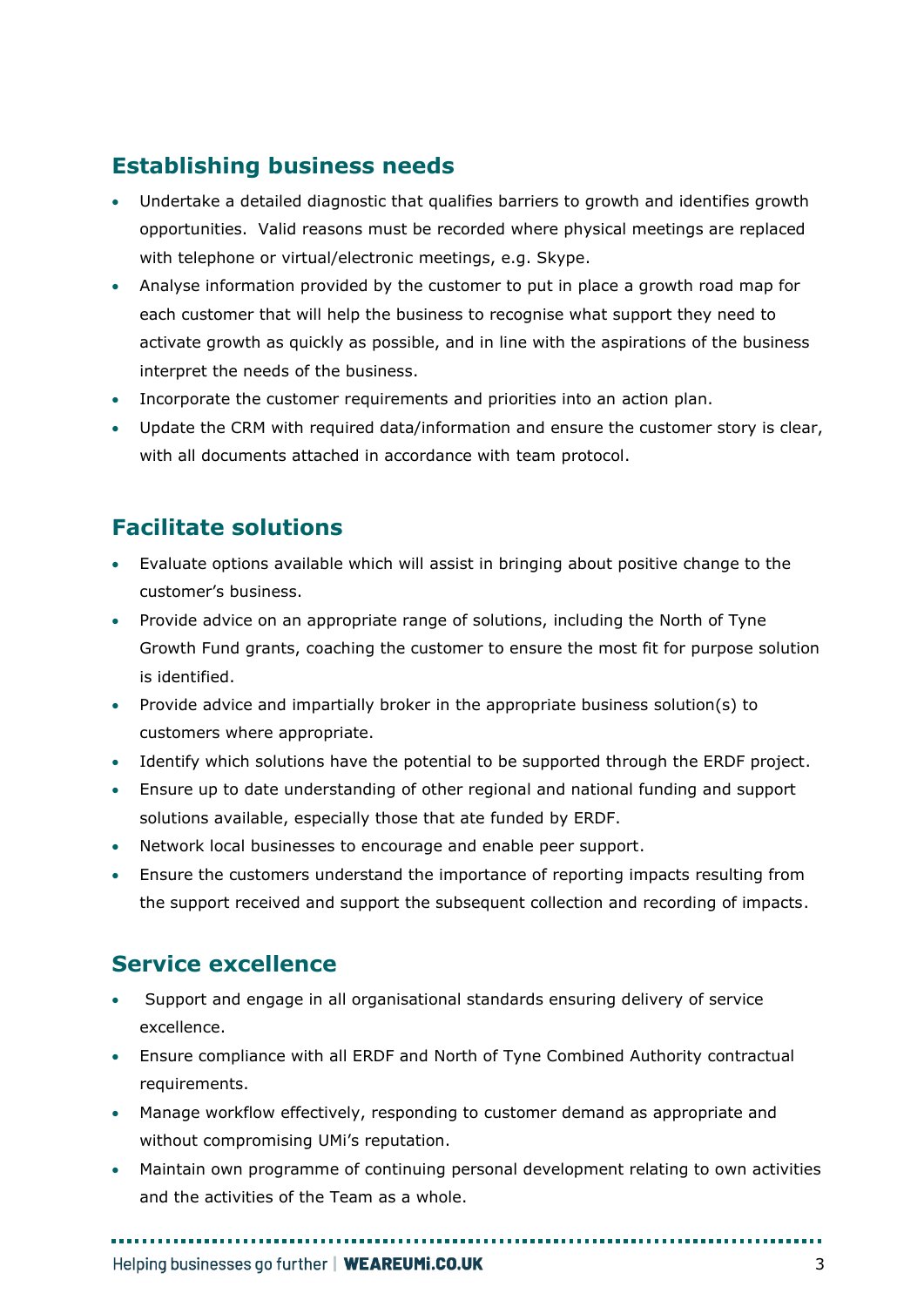- Make appropriate arrangements and preparation for customer meetings.
- Deliver individual targets and objectives in line with business requirements as agreed with line manager.
- Comply with all UMi business processes, protocols and work instructions.
- Ensure all activities are recorded onto the customer relationship management system (CRM) in accordance with operational standards and processes.
- Achieve and maintain quality standards associated with the role in line with business and ERDF requirements.
- Ensure customers are aware of their ERDF funded support.

#### **Position within the organisation**

- The role reports to the Senior Project Manager within the Investment and Technology Team. There are no roles reporting into the role of Project Adviser.
- The role will require considerable face to face communication with external customers and contacts across the North of Tyne area, and close liaison with internal colleagues across the business.

#### **Dimensions and limits of authority**

- The role has no budget responsibility.
- The role requires decisions to be made as to the most appropriate service solution to be offered to customers, following a diagnosis of customer needs and requirements.
- The role will require decisions around customer engagement on the basis of ERDF project eligibility.
- Decisions which may require a deviation from standard procedures, or which are perceived to present a risk to the business, relationship or self, should be referred to the Senior Project Manager.
- Mobile working requires the role holder to manage their time and workload, in line with their work commitments and those allocated from others (e.g. Service and Investment Executive).

#### **We are brilliant standards**

- Embrace and demonstrate with integrity, the standards and behaviours which underpin the business's values
- Maintain the highest standard of professional conduct at all times both in business and socially with colleagues, clients, business networks and partnerships
- Commit to the principle and practice of Continuous Professional Development and to undertake additional training to meet individual and organisational needs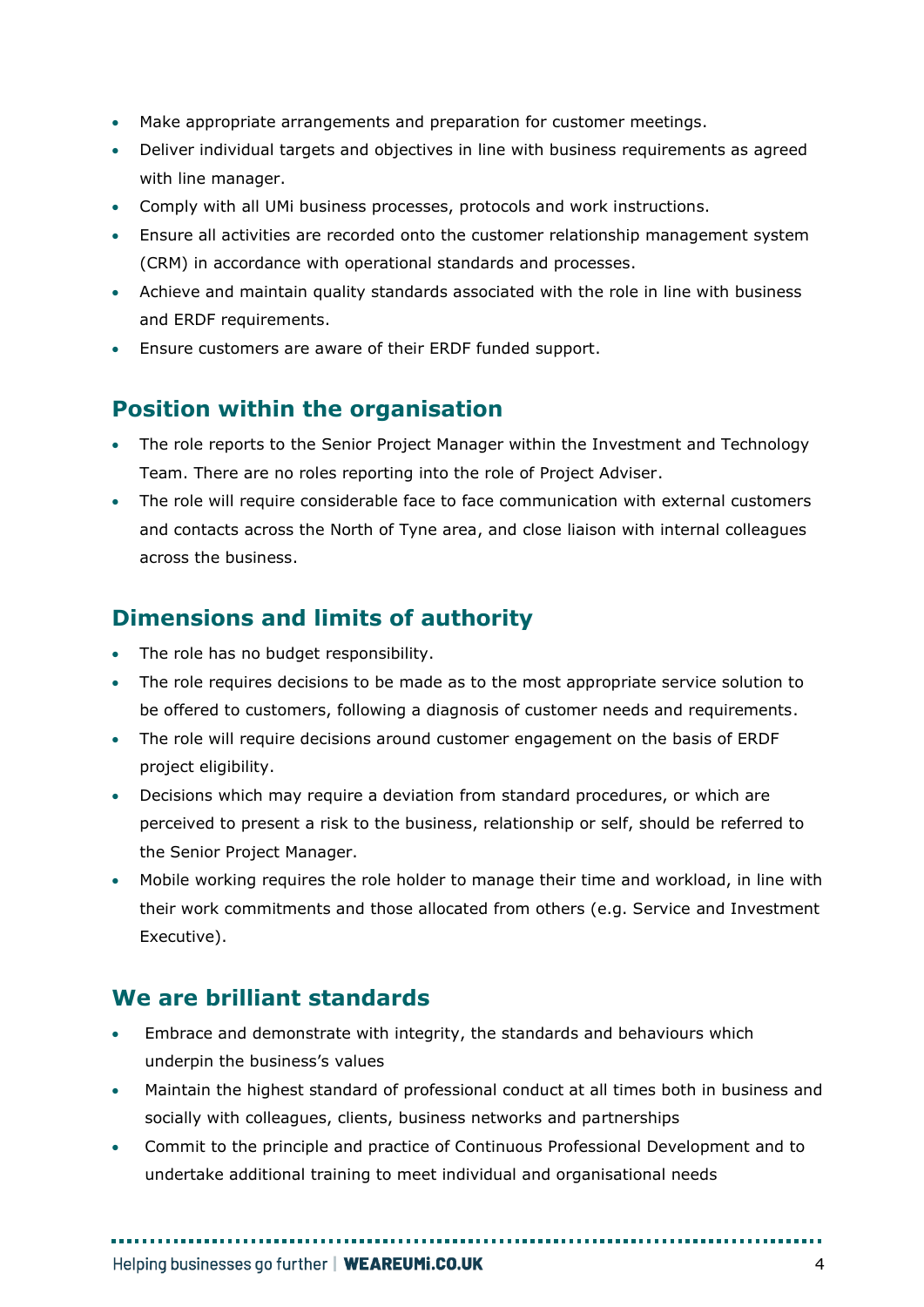- Follow Health and Safety procedures put in place by the business to ensure the safety of you, your colleagues and others who may be affected
- Uphold the business's commitment to equality of opportunity to all and following UMi's Equality, Diversity and Inclusion Policy
- Support the business in achieving its sustainability and environmental aims and objectives
- Contribute proactively to sharing ideas, knowledge and best practice to bring about business improvement
- Undertake any other additional tasks and responsibilities appropriate to the level of this post

## **Summary of knowledge, skills and experience - essential**

- Ability to develop networks within the North of Tyne area
- Educated to graduate level or equivalent demonstrable level of knowledge.
- Ability to demonstrate business knowledge across a broad mix of business sectors and processes
- Knowledge of key business processes and ability to analyse and diagnose strategic and operational business needs
- Ability to interpret the financial health of a business using accounts and other financial information
- Proven competence to communicate with and influence senior management within SME businesses.
- A proven track record of supporting SME business growth on a face to face basis
- The capability to assess complex business issues, appraising factors which influence company's planning and decision making and demonstrate initiative by providing bespoke solutions to clients.
- Strong Self-motivation and a 'can do-attitude' with a focus on achieving personal targets and prioritising workload to achieve
- The ability to build rapport and develop sustained relationships with senior management based on credibility and trust.
- Be sufficiently organised and flexible to manage several ongoing tasks
- The ability to adapt personal consultancy style to deal with a range of clients
- Attention to details to maintain complete, accurate and up-to-date records of client contacts and follow up
- Ability to prepare professional customer communications and documents
- Competent used of CRM systems, Excel, Word, PowerPoint, e-mail and ability to readily learn to use new ICT packages
- Current driving licence and ability to fulfil transport requirements of post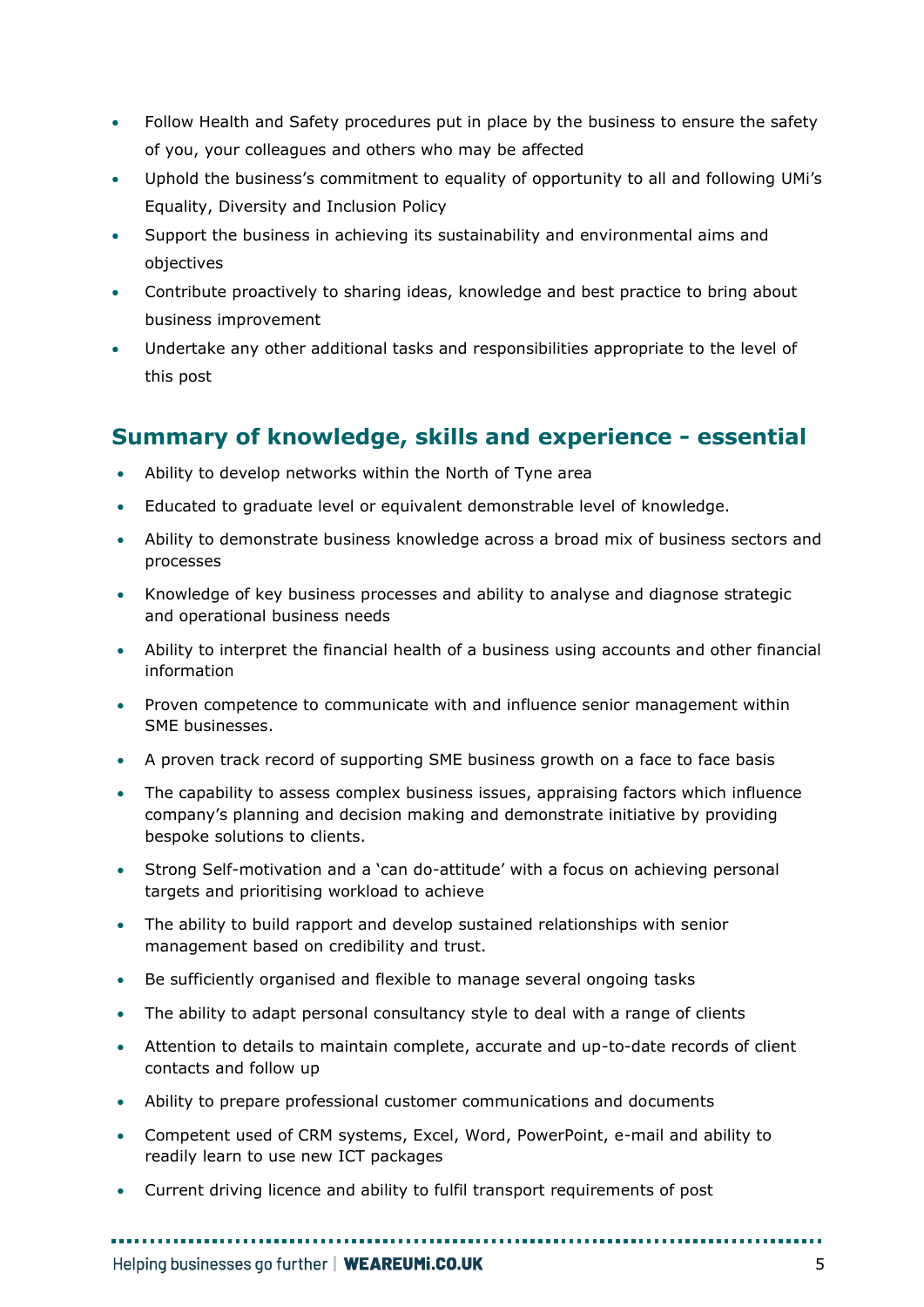## **Summary of knowledge, skills and experience - desirable**

- Potential specialist expertise in areas that are considered to be important to business growth in the area
- Ability to demonstrate existing business networks in the area plus a knowledge of the support available to businesses in the area
- Knowledge of the North of Tyne economy including economic drivers, opportunities and threats
- Experience of delivering ERDF funded business support programmes.
- Experience of business mentoring/counselling
- Up to date appreciation and understanding of the issues facing the local, regional and national business community
- Political, organisational and environmental awareness
- Knowledge of the broad range of business support initiatives

#### **Job holder signature:**

-------------------------------------------------------------------

#### **Line manager signature:**

-------------------------------------------------------------------